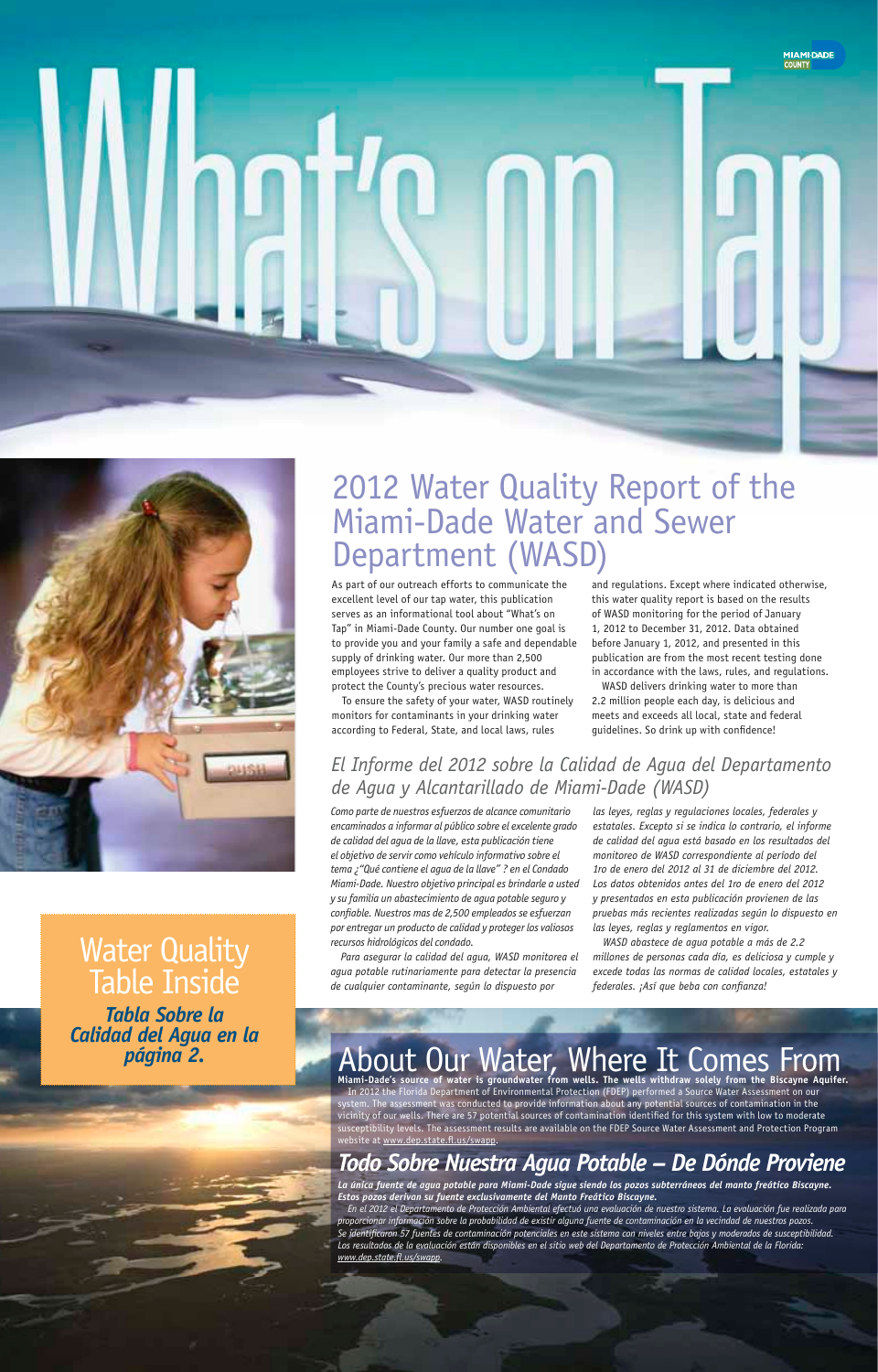## How Our Water Is Treated

**The Department operates three regional water treatment plants: Alexander Orr, Jr., John E. Preston and Hialeah plants and five smaller water treatment plants known as the South Dade Water Supply System.**

#### **The Alexander Orr, Jr. Plant**

Water from the Alexander Orr, Jr. plant receives lime treatment to reduce hardness, and is then flouridated, disinfected and filtered. This plant withdraws water from the Biscayne Aquifer. The Alexander Orr, Jr. Plant serves customers who live south of SW 8 Street to about SW 264 Street. For water quality questions, call 786-552-4181.

#### **The Hialeah & John E. Preston Plants**

Water from WASD's other two regional water treatment plants—Hialeah and John E. Preston—comes solely from the Biscayne Aquifer. Together with the Alexander Orr, Jr. plant, all three plants supply treated water to a common distribution system, running throughout most of Miami-Dade County.

In general, the Hialeah and John E. Preston Plants treat water that is supplied to residents who live north of SW 8 Street up to the Miami-Dade/ Broward Line.

Water from the Hialeah plant is treated similarly to that from the Alexander Orr, Jr. plant, plus fluoridation and the addition of air stripping to remove volatile organic compounds.

Because source water supplied to the John E. Preston plant has a higher level of naturally occurring organic materials than the water at the other plants, it goes through a slightly different process called enhanced softening. It is disinfected, fluoridated and filtered, then it goes through air stripping towers that remove volatile organic compounds. This process has the added benefit of reducing the yellow tint once present in water supplied by the Preston plant. For water quality questions, call 786-552-4738.

### **The South Dade Water Supply System**

The South Dade Water Supply System is comprised of five smaller water treatment plants that serve residents south of SW 264 Street in the unincorporated areas of the county. These five plants pump treated water from the Biscayne Aquifer into a common distribution system, which is separate from the main system mentioned above. Water from these plants is disinfected and stabilized for corrosion control. For water quality questions, call 786-552-4181.

## *Como se Procesa Nuestra Agua Potable*

*El departamento opera tres plantas regionales de tratamiento de agua: la planta Alexander Orr Jr., la John E. Preston y la planta de Hialeah, así como cinco plantas más pequeñas de tratamiento de agua que se conocen como el Sistema de Abastecimiento de Agua de South Dade.* 

*La Planta de Procesamiento Alexander Orr, Jr. El agua de la planta Alexander Orr, Jr. recibe tratamiento de óxido de calcio para reducir su dureza, se le añade fluoruro, y luego es desinfectada y filtrada. Esta planta suministra agua del Manto Freático Biscayne. La planta Alexander Orr, Jr. presta servicios a los residentes al sur de la calle 8 del Southwest hasta la calle 264 del Southwest. Para interrogantes sobre la calidad del agua sírvase llamar al 786-552-4181.* 

### *Las Plantas Hialeah y John E. Preston*

*El agua de las otras dos plantas regionales de procesamiento – Hialeah y John E. Preston – procede exclusivamente del Manto Freático Biscayne. Ellas, junto con la Planta Alexander Orr, Jr., suministran agua procesada a un sistema de distribución común el cual corre a lo largo y ancho de la mayor parte del Condado Miami-Dade.* 

*En general, las plantas Hialeah y John E. Preston procesan el agua que se suministra a los residentes que viven al norte de la calle 8 del Southwest hasta la línea divisoria entre los condados Miami-Dade y Broward. El agua de la planta Hialeah recibe el mismo tratamiento y se le añade* 

*fluoruro; además se limpia con aire para remover compuestos orgánicos volátiles.* 

*Debido a que la fuente del agua suministrada a la planta Preston tiene un nivel más alto de materiales orgánicos que ocurren naturalmente si se le compara con el agua de las otras plantas, se le hace un proceso ligeramente diferente conocido como "suavizante realzado". Luego se desinfecta, fluoriza y filtra. Después pasa a través de la limpieza con aire para removerle compuestos orgánicos volátiles. Este nuevo proceso tiene el beneficio adicional de reducir el tinte amarillo antes presente en el agua suministrada por la planta Preston. Para interrogantes sobre la calidad del agua sírvase llamar al 786-552-4738.*

### *El Sistema de Suministro*

*de Agua del sur de Miami-Dade El sistema de suministro de agua del sur de Miami-Dade está compuesto por cinco pequeñas plantas de procesamiento de agua que prestan servicios a los residentes al sur de la Calle 264 del suroeste en el área no incorporada del condado. Estas cinco plantas bombean el agua procesada a un sistema común de distribución, separado del sistema principal. El agua de esas plantas es desinfectada y filtrada para controlar la corrosión. Para interrogantes sobre la calidad del agua sírvase llamar al 786-552-4181.*

## Miami-Dade 2012 Water Quality Data Water & Sewer Department

**ppb** = Parts per billion or micrograms per liter ( $\mu$ g/L) *Partículas por millar de millones o microgramos por litro (µg/L)*

**ppm** = Parts per million or milligrams per liter (mg/L) *Partes por millón o miligramos por litro (mg/L)* **( )** = Ranges (low - high) are given in parentheses where applicable *Niveles de extensión (bajo - alto) son presentados en paréntesis cuando aplica*

| <b>PARAMETER</b><br><b>Parámetros</b>                                                  | <b>FEDERAL</b><br>$MCL$ (a)<br><b>MCL Federal</b><br>(a)   | <b>FEDERAL</b><br>GOAL (b)<br>Meta<br>Federal (b) | <b>STATE</b><br><b>MCL</b><br><b>MCL</b><br>Estatal | <b>YEAR</b><br><b>TESTED</b><br>Año<br>Examinado | <b>MAIN SYSTEM</b><br>Sistema Principal                                                    | <b>SOUTH DADE WATER</b><br><b>SUPPLY SYSTEM</b><br>Sistema de Suministro<br>del Sur de Miami-Dade | <b>AVENTURA</b><br>(NORWOOD)                                                                      | <b>MAJOR SOURCES</b><br><b>Fuentes Principales</b>                                                                                                               |  |  |  |  |  |
|----------------------------------------------------------------------------------------|------------------------------------------------------------|---------------------------------------------------|-----------------------------------------------------|--------------------------------------------------|--------------------------------------------------------------------------------------------|---------------------------------------------------------------------------------------------------|---------------------------------------------------------------------------------------------------|------------------------------------------------------------------------------------------------------------------------------------------------------------------|--|--|--|--|--|
| <b>MICROBIOLOGICAL CONTAMINANTS Contaminantes Microbiológicos</b>                      |                                                            |                                                   |                                                     |                                                  |                                                                                            |                                                                                                   |                                                                                                   |                                                                                                                                                                  |  |  |  |  |  |
| Total Coliform Bacteria (c)<br>Totales de Bacterias Coliformes (c)                     | 5%                                                         | $\mathbf{0}$                                      | 5%                                                  | 12(h)                                            | 0.9%                                                                                       | 0%                                                                                                | 0%                                                                                                | Naturally present in the environment<br>Se encuentra naturalmente en el medio ambiente                                                                           |  |  |  |  |  |
| <b>STAGE 1 DISINFECTION BYPRODUCTS</b> Productos Secundarios al Proceso de Desinfectar |                                                            |                                                   |                                                     |                                                  |                                                                                            |                                                                                                   |                                                                                                   |                                                                                                                                                                  |  |  |  |  |  |
| Total Trihalomethanes (ppb) (d)<br>Total Trialometanos (ppb) (d)                       | 80                                                         | N/A                                               | 80                                                  | 12(h)                                            | $30(5 - 71)$                                                                               | $24(20 - 27)$                                                                                     | $(15 - 19)$                                                                                       | Byproduct of drinking water chlorination<br>Producto secundario al procesar el agua potable<br>con cloro                                                         |  |  |  |  |  |
| Haloacetic Acids (ppb) (d)<br>Acidos Haloacéticos (ppb) (d)                            | 60                                                         | N/A                                               | 60                                                  | 12(h)                                            | $31(13-60)$                                                                                | $9(1 - 16)$                                                                                       | $(10 - 15)$                                                                                       | Byproduct of drinking water chlorination<br>Producto secundario al procesar el agua potable<br>con cloro                                                         |  |  |  |  |  |
| <b>STAGE 2 DISINFECTION BYPRODUCTS</b> Productos Secundarios al Proceso de Desinfectar |                                                            |                                                   |                                                     |                                                  |                                                                                            |                                                                                                   |                                                                                                   |                                                                                                                                                                  |  |  |  |  |  |
| Total Trihalomethanes (ppb) (e)<br>Total Trialometanos (ppb) (e)                       | 80                                                         | N/A                                               | 80                                                  | 12(h)                                            | $N/A (7 - 79)$                                                                             | N/A                                                                                               | $N/A$ (11 - 19)                                                                                   | Byproduct of drinking water chlorination<br>Producto secundario al procesar el agua potable<br>con cloro                                                         |  |  |  |  |  |
| Haloacetic Acids (ppb) (e)<br>Acidos Haloacéticos (ppb) (e)                            | 60                                                         | N/A                                               | 60                                                  | 12(h)                                            | $N/A$ (18 - 54)                                                                            | N/A                                                                                               | $N/A (8 - 23)$                                                                                    | Byproduct of drinking water chlorination<br>Producto secundario al procesar el agua potable<br>con cloro                                                         |  |  |  |  |  |
| <b>DISINFECTANTS Desinfectantes</b>                                                    |                                                            |                                                   |                                                     |                                                  |                                                                                            |                                                                                                   |                                                                                                   |                                                                                                                                                                  |  |  |  |  |  |
| Chloramines (ppm) (f)<br>Cloraminos (ppm) $(f)$                                        | $MRDL=4.0$                                                 | MRDLG=4 MRDL=4.0                                  |                                                     | 12(h)                                            | $2.5$ (ND - 4.5)                                                                           | N/A                                                                                               | $3.1(0.6 - 4.0)$                                                                                  | Water additive used to control microbes<br>Aditivo utilizado para controlar microbios                                                                            |  |  |  |  |  |
| Chlorine (ppm) (f)<br>Cloro (ppm) $(f)$                                                | $MRDL=4.0$                                                 | MRDLG=4 MRDL=4.0                                  |                                                     | 12(h)                                            | N/A                                                                                        | $1.8(0.3 - 2.7)$                                                                                  | N/A                                                                                               | Water additive used to control microbes<br>Aditivo utilizado para controlar microbios                                                                            |  |  |  |  |  |
| <b>INORGANIC CONTAMINANTS Contaminantes Inorgánicos</b>                                |                                                            |                                                   |                                                     |                                                  |                                                                                            |                                                                                                   |                                                                                                   |                                                                                                                                                                  |  |  |  |  |  |
| Antimony (ppb)<br>Antimonio (ppb)                                                      | 6                                                          | 6                                                 | 6                                                   | 11(h)                                            | <b>ND</b>                                                                                  | $2(1 - 2)$                                                                                        | <b>ND</b>                                                                                         | Discharge from fire retardants, electronics, solder<br>Desecho de resistentes al fuego, electrónicos, soldadura                                                  |  |  |  |  |  |
| Arsenic (ppb)<br>Arsénico (ppb)                                                        | 10                                                         | N/A                                               | 10                                                  | 11(h)                                            | $\mathbf{1}$                                                                               | $\mathbf{1}$                                                                                      | <b>ND</b>                                                                                         | Erosion of natural deposits<br>La erosión de depósitos naturales                                                                                                 |  |  |  |  |  |
| Barium (ppm)<br>Bario (ppm)                                                            | $\mathbf{2}$                                               | $\overline{c}$                                    | $\mathbf{2}$                                        | 11(h)                                            | 0.01                                                                                       | $0.03(0.02 - 0.03)$                                                                               | $0.004(0.003 - 0.004)$                                                                            | Erosion of natural deposits<br>La erosión de depósitos naturales                                                                                                 |  |  |  |  |  |
| Chromium (ppb)<br>Chromium (ppb)                                                       | 100                                                        | 100                                               | 100                                                 | 11(h)                                            | $0.2 (ND - 0.2)$                                                                           | <b>ND</b>                                                                                         | <b>ND</b>                                                                                         | Erosion of natural deposits<br>La erosión de depósitos naturales                                                                                                 |  |  |  |  |  |
| Copper (ppm) (g) (at tap)<br>Cobre (ppm) $(g)$ (en la llave)                           | $AL = 1.3$                                                 | 1.3                                               | $AL = 1.3$                                          | 11/12(h)                                         | 0.06, 0 homes out of 56<br>(0%) exceeded AL<br>0.06, 0 hogares de 56<br>(0%) excedieron AL | 1.2, 2 homes out of 37<br>(5%) exceeded AL<br>$1.2$ , 2 hogares de 37<br>(5%) excedio AL          | 0.09, 0 homes out of 103<br>(0%) exceeded AL<br>$0.09$ , $0$ hogares de 103<br>(0%) excedieron AL | Corrosion of household plumbing systems<br>Corrosión del sistema de plomería del hogar                                                                           |  |  |  |  |  |
| Fluoride (ppm)<br>Fluoruro (ppm)                                                       | 4.0                                                        | 4                                                 | 4.0                                                 | 11(h)(i)                                         | $0.6(0.2 - 0.6)$                                                                           | $0.2(0.1 - 0.2)$                                                                                  | $0.8(0.2 - 0.8)$                                                                                  | Erosion of natural deposits; water additive<br>which promotes strong teeth<br>Erosion de depósitos naturales; aditivo al agua, el<br>cual promueve dientes sanos |  |  |  |  |  |
| Lead (ppb) (g) (at tap)<br>Plomo (ppb) (g) (en la llave)                               | $AL = 15$                                                  | 0                                                 | $AL = 15$                                           | 11/12(h)                                         | 2.8, 0 homes out of 56<br>(0%) exceeded AL<br>$2.8, 0$ hogares de 56<br>(0%) excedieron AL | 1.6, 0 homes out of 37<br>(0%) exceeded AL<br>1.6, 0 hogares de 37<br>(0%) excedieron AL          | 3.6, 1 home out of 103<br>(0.97%) exceeded AL<br>3.6, 1 hogar de 103<br>(0.97%) excedieron AL     | Corrosion of household plumbing systems<br>Corrosión del sistema de plomería del hogar                                                                           |  |  |  |  |  |
| Nickel (ppb)<br>Níquel (ppb)                                                           | <b>NE</b>                                                  | N/A                                               | 100                                                 | 11(h)                                            | <b>ND</b>                                                                                  | $1 (ND - 1)$                                                                                      | <b>ND</b>                                                                                         | Corrosion of bronze<br>Corrosión del bronce                                                                                                                      |  |  |  |  |  |
| Nitrate (as N) (ppm)<br>Nitrato (como N) (ppm)                                         | 10                                                         | 10                                                | 10                                                  | 12(h)                                            | $0.3(0.02 - 0.3)$                                                                          | $7(1 - 7)$                                                                                        | <b>ND</b>                                                                                         | Erosion of natural deposits; runoff from<br>fertilizer use<br>Erosión de depósitos naturales; desecho del uso<br>de fertilizantes                                |  |  |  |  |  |
| Nitrite (as N) (ppm)<br>Nitrite (as $N$ ) (ppm)                                        | $\mathbf{1}$                                               | $\mathbf{1}$                                      | $\mathbf{1}$                                        | 12(h)                                            | $0.01$ (ND - 0.01)                                                                         | ND                                                                                                | $0.19$ $(0.16 - 0.19)$                                                                            | Erosion of natural deposits; runoff from<br>fertilizer use<br>Erosión de depósitos naturales; desecho del uso<br>de fertilizantes                                |  |  |  |  |  |
| Selenium (ppb)<br>Selenium (ppb)                                                       | 50                                                         | 50                                                | 50                                                  | 11(h)                                            | <b>ND</b>                                                                                  | $\mathbf{1}$                                                                                      | ND                                                                                                | Erosion of natural deposits<br>La erosión de depósitos naturales                                                                                                 |  |  |  |  |  |
| Sodium (ppm)<br>Sodio (ppm)                                                            | <b>NE</b>                                                  | N/A                                               | 160                                                 | 11(h)                                            | $41(26-41)$                                                                                | $27(13 - 27)$                                                                                     | $37(33 - 37)$                                                                                     | Erosion of natural deposits and sea water<br>Erosión de depósitos naturales y de agua de mar                                                                     |  |  |  |  |  |
|                                                                                        | <b>RADIOACTIVE CONTAMINANTS Contaminantes Radiológicos</b> |                                                   |                                                     |                                                  |                                                                                            |                                                                                                   |                                                                                                   |                                                                                                                                                                  |  |  |  |  |  |
| Alpha Emitters (pCi/L)<br>Emisores de Alfa (pCi/L)                                     | 15                                                         | 0                                                 | 15                                                  | 11(h)                                            | $2.4 (ND - 2.4)$                                                                           | 5.2 ( $ND - 5.2$ )                                                                                | $1.3(0.3 - 1.3)$                                                                                  | Erosion of natural deposits<br>La erosión de depósitos naturales                                                                                                 |  |  |  |  |  |
| Combined Radium (pCi/L)<br>Radio Combinado (pCi/L)                                     | 5                                                          | $\mathbf{0}$                                      | 5                                                   | 11(h)                                            | $0.6$ (ND - 0.6)                                                                           | $1.8(0.6 - 1.8)$                                                                                  | $1.7(0.3 - 1.7)$                                                                                  | Erosion of natural deposits<br>La erosión de depósitos naturales                                                                                                 |  |  |  |  |  |
| Uranium $(\mu g/L)$<br>Uranio $(\mu g/L)$                                              | 30                                                         | 0                                                 | 30                                                  | 11(h)                                            | <b>ND</b>                                                                                  | $0.9$ (ND - 0.9)                                                                                  | <b>ND</b>                                                                                         | Erosion of natural deposits<br>La erosión de depósitos naturales                                                                                                 |  |  |  |  |  |
| 2012 Dadon Data Cummary                                                                |                                                            |                                                   |                                                     |                                                  |                                                                                            |                                                                                                   |                                                                                                   |                                                                                                                                                                  |  |  |  |  |  |

■ Maximum Contaminant Level Goal or MCLG: The level of a contaminant in drinking water below which there is no known or expected risk to health. MCLGs allow for a margin of safety. *Objetivo del nivel máximo de un contaminante (MCLG, sus siglas en inglés) – El nivel de concentración de un contaminante en el agua potable por debajo del cual no se conoce o anticipa que produzca un riesgo a la salud. Los MCLGs tienen en cuenta un margen de seguridad.*

■ Action Level (AL): The concentration of a contaminant which, if exceeded, triggers treatment or other requirements that a water system must follow. *Nivel de acción (AL, sus siglas en inglés) – La concentración de un contaminante que, de ser excedido, provoca el procesamiento u otro requisito a seguir por un sistema de agua.* ■ Maximum residual disinfectant level or MRDL: The high-

#### ■ Maximum residual disinfectant level goal or MRDLG: The level of a drinking water disinfectant below which there is no known or expected risk to health. MRDLGs do not reflect the benefits of the use of disinfectants to control microbial contaminants. *Objetivo del nivel máximo de un desinfectante residual (MRDLG, sus siglas en inglés) – El nivel de un desinfectante de agua potable por debajo del cual no se conoce o espera riesgo a la salud. Los MRDLGs no reflejan*

*los beneficios del uso de los desinfectantes para controlar contaminantes microbianos.* ■ "ND" means not detected and indicates that the

### 2012 Radon Data Summary

**Parts per million (ppm) or Milligrams per liter (mg/l) –** one part by weight of analyte to 1 million parts by weight of the water sample. *Partes por millón (ppm) o miligramos por litro (mg/l) – una parte por peso de lo analizado a un millón de partes por peso de la muestra de agua.*

**Parts per billion (ppb) or Micrograms per liter (** $\mu$ **g/l) –** one part by weight of analyte to 1 billion parts by weight of the water sample. *Partes por mil millones (ppb) o microgramos por litro (µg/l) – una parte por peso de lo analizado a mil millones de partes por peso de la muestra de agua.*   $\blacksquare$  picoCurie per liter (pCi/L) - measure of the radioactivity in water. *picoCuríe por litro (pCi/L) – medida de la radioactividad del agua.*

Listed below are 20 parameters detected in Miami-Dade's water during the reporting period. All are below maximum contaminant levels allowed. Not listed are many others we test for, but that were not detected. Unless otherwise noted, all parameters were tested in 2012. As you can see by the tables, our system had no violations. We're proud that your drinking water meets or exceeds all Federal, State and local requirements.

> *Raturally occurring in soil and rock formations Ocurre naturalmente en formaciones rocosas y en la tierra*

*En la tabla siguiente se hallan 20 parámetros detectados en el agua del Condado Miami-Dade durante el período del informe. Todos están por debajo de los niveles máximos permitidos de contaminantes. La lista no refleja muchos otros que examinamos, y que no fueron detectados. De no indicarse lo contrario, todos los parámetros fueron examinados en el 2012. Como puedo observar en las tablas en este informe, WASD no ha incurrido ninguna violación. WASD se enorgullece en reportar que su agua potable reúne o supera todos los requisitos Federales, Estatales y locales.*

## Definitions / *Definiciones*

**AL** = Action Level *Nivel de acción* **MCL** = Maximum Contaminant Level *Nivel Máximo de Contaminante* 

**MRDL** = Maximum residual disinfectant level *Nivel máximo del residuo desinfectant* **MRDLG** = Maximum residual disinfectant level goal *Meta para el nivel máximo del residuo desinfectante* **N/A** = Not Applicable *No Aplica* **ND** = Not Detected *Nada fue detectado* **NE** = None Established *No está establecido* **pCi/L** = picoCuries per Liter *picoCuríes por Litro*

The value preceding the parentheses is the highest detected level reported for the monitoring period except for disinfection byproducts and disinfectants, where the running annual average is reported. *El valor precediendo al paréntesis es el nivel más alto detectado que fue reportado durante el período del examen, excepto por los desinfectantes y sus productos secundarios, en cuyo caso se reporta el promedio anual.*

## Abbreviations / *Abreviaturas*

**(a)** MCL = Maximum Contaminant Level *Nivel Máximo de Contaminante*

**(b)** Federal Goal (Metas Federales) = MCLG = Maximum Contaminant Level Goal *Meta máxima de nivel de contaminante* **(c)** The MCL for total coliform bacteria states that drinking water must not show the presence of coliform bacteria in ≥ 5% of monthly samples. A minimum of 420 samples for total coliform bacteria testing are collected each month from the Main distribution system (55 samples from the South Dade Water Supply distribution system) in order to demonstrate compliance with regulations. *El nivel máximo de la bacteria coliforme indica que el agua potable no puede mostrar la presencia de dicha bacteria en ≥ 5% de las muestras mensuales. De acuerdo con las regulaciones establecidas, un mínimo de 420 muestras para un total de la bacteria coliforme son recogidas mensualmente del sistema principal de distribución (55 muestras del sistema de suministro de agua del sur de Miami-Dade).*

**(d)** A total of 48 samples for Total Trihalomethane and Haloacetic Acid testing are collected per year from the Main distribution system (20 samples from the South Dade Water Supply distribution system, and 2 from the Aventura distribution system) in order to demonstrate compliance with State regulations. Compliance is based on a running annual average. This is the value which precedes the parentheses. *Un total de 48 muestras de Trihalometános y Acido Haloacético son colectadas anualmente del sistema principal de distribución. Asimismo, 20 muestras son colectadas del sistema de distribución del sur del condado Miami-Dade, y 2 del sistema de distribución de Aventura para cumplir con las regulaciones estatales. El cumplimiento se basa en un promedio corriente anual. Esta es la equivalencia que precede el paréntesis.* 

(e) A total of 32 samples for Total Trihalomethane and Haloacetic Acid testing are collected per year from the Main distribution system (6 from the Aventura distribution system) in order to demonstrate compliance with State regulations. Compliance is based on a locational running annual average. The high and low values only are presented in the table as only 3 of 4 quarters of monitoring were required in 2012. *Un total de 32 muestras para las pruebas de concentraciones totales*  *de Trihalometanos y de Ácidos Haloacéticos son obtenidas cada año del sistema de distribución Principal (6 del sistema de distribución de Aventura) para poder demostrar el cumplimiento con las normas estatales. El cumplimiento está basado en un promedio anual continuo de los sitios observados. Solamente los valores altos y bajos son presentados en la tabla en vista de que solo 3 de 4 trimestres de monitoreo eran requeridos en el 2012.*

**(f)** Compliance is based on a running annual average, computed quarterly from monthly samples collected during total coliform bacteria testing. *El cumplimiento se basa en un promedio anual corriente, computado trimestralmente de muestras recogidas mensualmente durante las pruebas totales de bacteria coliforme.* 

**(g)** 90th percentile value reported. If the 90th percentile value does not exceed the AL (i.e., less than 10% of the homes have levels above the AL), the system is in compliance and is utilizing the prescribed corrosion control measures. *El 90 por ciento del valor fue reportado. Si el 90 por ciento no excede el AL, {por consiguiente, menos del 10% de los hogares tienen niveles por encima del AL}, el sistema está de acuerdo con las regulaciones y está utilizando las medidas prescritas de controlar la corrosión.*

**(h)** The data presented for the Main System and South Dade System is from the most recent testing conducted for these parameters in accordance with regulations. The Aventura System was tested in 2012. *La información presentada para el Sistema Principal y el Sistema de SouthDade es de las pruebas más recientes efectuadas para*  estos parámetros, según las normas. El Sistema de Aventura *fue probado en el 2012.* 

**(i)** Fluoride testing to demonstrate compliance with State regulations is required every 3 years in accordance with the State's monitoring framework. However, fluoride levels are monitored daily for the Main System treatment plants where fluoride is added to promote strong teeth. *Pruebas de fluoruro para demostrar concordancia con las regulaciones estatales son requeridas cada 3 años. Sin embargo, en el sistema principal, donde se añade fluoruro para promover dentaduras fuertes, los niveles de fluoruro son examinados diariamente.*

### Notes / *Anotaciones*

In the tables to the left, you may find unfamiliar terms and abbreviations. To help you better understand these terms we've provided the following definitions. *En las tablas a mano izquierda puede encontrar términos y abreviaturas desconocidos. Para ayudarle a comprender mejor estos* 

*términos le presentamos las siguientes definiciones.*  ■ Maximum Contaminant Level or MCL: The highest level of a contaminant that is allowed in drinking water. MCLs are set as close to the MCLGs as feasible using the best available treatment technology. *Máximo nivel de contaminación: (MCL, sus siglas en inglés) – El nivel máximo de un contaminante que es permitido en el agua potable. Los MCL se fijan lo más cerca posible de los MCLG, utilizando la mejor tecnología de tratamiento disponible.* 

est level of a disinfectant allowed in drinking water. There is convincing evidence that addition of a disinfectant is necessary for control of microbial contaminants. *Nivel* 

*máximo de un desinfectante secundario (MRDL, sus siglas en inglés) – El nivel máximo de un desinfectante permitido en el agua potable. Existe evidencia convincente de que la adición de un desinfectante es necesario para el control de contaminantes microbianos.*

substance was not found by laboratory analysis. *ND – No detectado; indica que la sustancia no fue hallada por un análisis de laboratorio.*

| <b>PARAMETER</b><br>Parámetros | <b>FEDERAL</b><br>MCL (a) | <b>FEDERAL</b><br>GOAL (b) | <b>STATE</b><br><b>MCL</b> | <b>YEAR</b><br><b>TESTED</b> | <b>MAIN</b><br><b>SYSTEM</b><br>MCL Federal (a) Meta Federal (b) MCL Estatal Año Examinado Sistema Principal | <b>SOUTH DADE WATER</b><br><b>SUPPLY SYSTEM</b><br>Sistema de Suministro del Sur (NORWOOD)<br>de Miami-Dade | <b>AVENTURA</b> |
|--------------------------------|---------------------------|----------------------------|----------------------------|------------------------------|--------------------------------------------------------------------------------------------------------------|-------------------------------------------------------------------------------------------------------------|-----------------|
| Radon (pCi/L)<br>Radón (pCi/L) | <b>NE</b>                 | NE                         | NE                         | 12                           | 201 (13 - 201)                                                                                               | 150 (49 - 150)                                                                                              | <b>ND</b>       |

**MAJOR SOURCES** *Fuentes Principales*



### **Did You Know?**

Highly trained microbiologists, chemists, and water treatment specialists conduct or supervise more than 150,000 analyses of water samples each year. Water quality samples are collected throughout the county and tested regularly. Samples include untreated and treated water taken at our facilities, sample sites throughout the service areas and at customers' homes. These tests are overseen by various federal, state and local regulatory agencies.

### *¿Sabía Usted?*

*Nuestro equipo de microbiólogos, químicos y especialistas altamente entrenados en el procesamiento del agua, personalmente analizan o supervisan el análisis de más de 150,000 muestras de agua anualmente. Estas muestras del agua de todas las áreas del condado son recogidas y examinadas regularmente. Las muestras incluyen agua proveniente de nuestras plantas, antes y después del tratamiento, de sitios de muestra a lo largo y ancho del condado y de hogares de consumidores. Estos exámenes son supervisados por diversas agencias reguladoras federales, estatales y locales.*

# **For Customers with Special Health Concerns**

**Some people may be more vulnerable to contaminants in drinking water than the general population. Immuno-compromised persons such as persons with cancer undergoing chemotherapy, persons who have undergone organ transplants, people with HIV/AIDS or other immune system disorders, some elderly, and infants can be particularly at risk from infections. These people should seek advice about drinking water from their health care providers. EPA/CDC guidelines on appropriate means to lessen the risk of infection by Cryptosporidium and other microbiological contaminants are available from the Safe Drinking Water Hotline at 1-800-426-4791.** 

#### *Para los Consumidores con Preocupaciones Especiales de Salud Puede ser que algunas personas sean más vulnerables a los contaminantes hallados en el agua potable que la población en*

*general. Las personas con sistemas inmunológicos afectados por diversas razones como los pacientes de cáncer recibiendo tratamiento de quimioterapia, personas que han recibido un transplante de órgano, personas con VIH (Virus de la inmunodeficiencia humana)/SIDA u otra enfermedad del sistema inmunológico, algunas personas mayores y bebés pueden tener mayor riesgo de infección. Estas personas deben consultar el uso de agua potable con su médico. Las pautas del EPA/ CDC sobre las maneras apropiadas de reducir el riesgo de infección de Cryptoesporidios y otros contaminantes microbiológicos están disponibles a través de la línea de información sobre la seguridad del agua potable al 1-800-426-4791.*